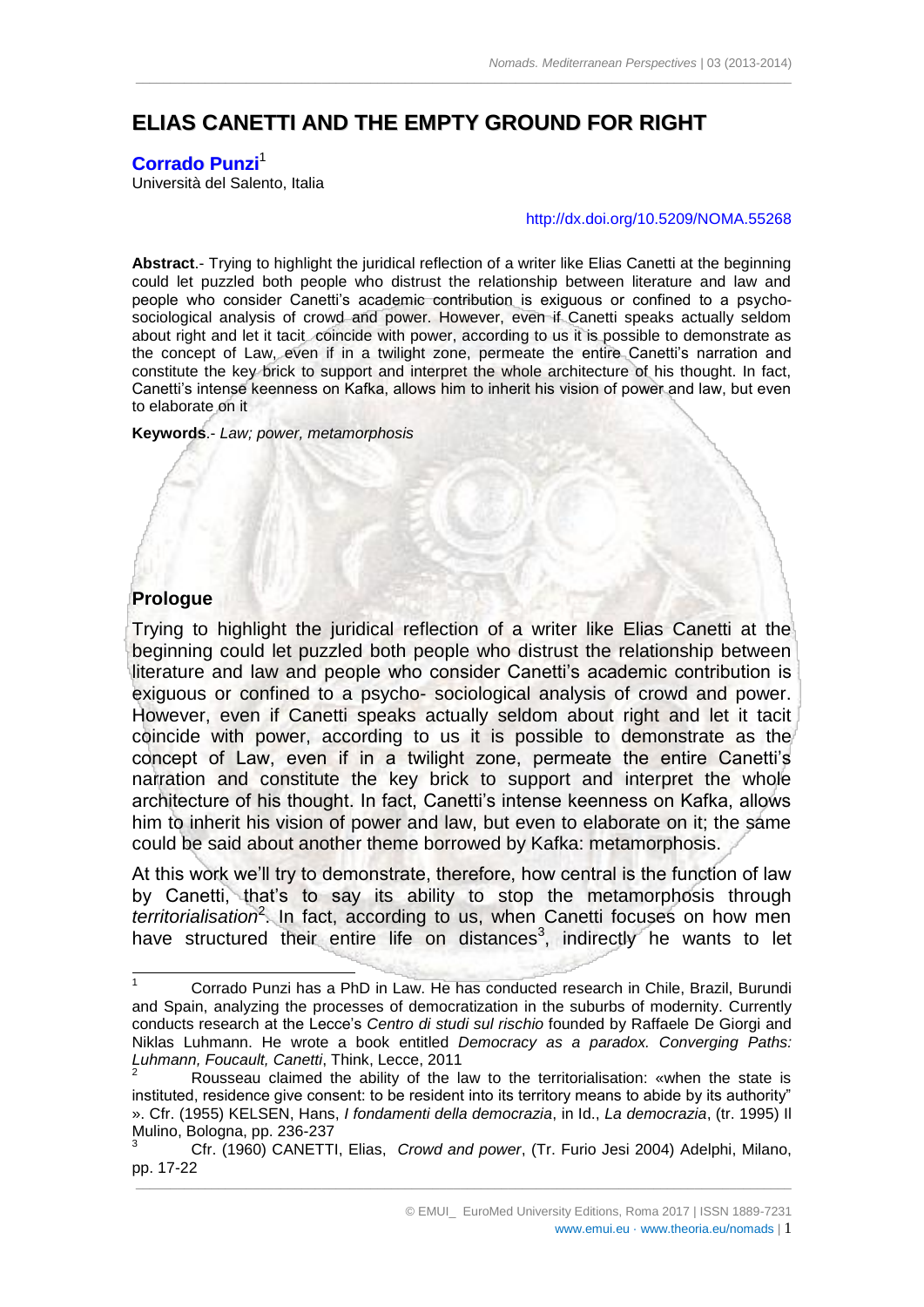understand the function of law is to detect and separate territories (legal or not), that's really to say, to produce distances. The same distances that, according to Canetti, are reproduced by people who pretend to guard a theme of communication starting by a specific academic *territory*. So, Canetti's interest in Law, borrowed by his passion on kafka, is an obsession coming from, and at the same time coinciding, not only the repudiation of the same Law, but also the repudiation of any academic territorialisation.

 $\_$  ,  $\_$  ,  $\_$  ,  $\_$  ,  $\_$  ,  $\_$  ,  $\_$  ,  $\_$  ,  $\_$  ,  $\_$  ,  $\_$  ,  $\_$  ,  $\_$  ,  $\_$  ,  $\_$  ,  $\_$  ,  $\_$  ,  $\_$  ,  $\_$  ,  $\_$  ,  $\_$  ,  $\_$  ,  $\_$  ,  $\_$  ,  $\_$  ,  $\_$  ,  $\_$  ,  $\_$  ,  $\_$  ,  $\_$  ,  $\_$  ,  $\_$  ,  $\_$  ,  $\_$  ,  $\_$  ,  $\_$  ,  $\_$  ,

For this reason, to understand the complexity of Canetti's thought it is necessary to overcame the prejudice of they who decry any kind of contamination between right and literature, but also of they who think Canetti focused only on the relationships between Crowd and power. According to us, in the involving size of the philosophical – juridical reflection of Canetti it is possible to find the effectiveness of his thought and in his way to be deterritorialized it is possible to understand his refusal of the function of territorialisation operated both by the law and the academy.

#### **1. A de- territorialized writer**

-

Elias Canetti is a stateless Jew, but not in the reductive sense he is a man without a town, but in the deepest sense he is a de- territorialized, that's to say a man who refuses any kind of identification, any kind of fixed territory, juridical, political or social. The one that more than the others territorializes is really the juridical: according to Brighenti, in fact:

Law is constitutionally territorial. Its territories are not necessarily spaces in the geographical sense, but relational forms between people and their corpses. A personal law makes the corpse a territory, a law that penalizes the crime of opinion makes the thought a territory. In a word, a territory develops every time we draw the line able to re- define relationships between subjects and functions in the reciprocal connections<sup>4</sup>.

In this perspective, it could be affirmed Canetti is a stateless belonging to any territory in the world, because the only laws he relays on are the quantum mechanic ones, that's to say the only laws that allow him to be a particle that is in the same time *here* and *elsewhere*, *one* and *manifold*. Canetti's life and literary work testify his nomadism lacking a territory, a will to refuse every country and every law, because, to him "the best definition of country is library".<sup>5</sup>

Canetti is born in Bulgaria in 1905 and dies in Switzerland, to Zurich, in 1994, but spends his youth in Austria, to Vienna, 'till when, because of the Nazism, he is forced to move to London and to become a naturalized Britain. He gained a degree in chemistry, but never worked as a chemist and goes along with his passion for literature, till he won the Nobel prize in Literature in 1981. Yet, despite the Nobel prize, Canetti is an atypical writer, he wrote only a novel, *Auto* 

<sup>4</sup> 2009) BRIGHENTI, Andrea, *Elias Canetti. Le voci del diritto*, in G. Campesi, I. Pupolizio, N. Riva (a cura di), *Diritto e teoria sociale. Introduzione al pensiero sociologico contemporaneo*, Carocci, Roma 5

 $\_$  , and the set of the set of the set of the set of the set of the set of the set of the set of the set of the set of the set of the set of the set of the set of the set of the set of the set of the set of the set of th (1935) CANETTI, Elias, *Auto da fé*, (tr. Bianca e Luciano Zagari 1981) Adelphi, Milano, p. 62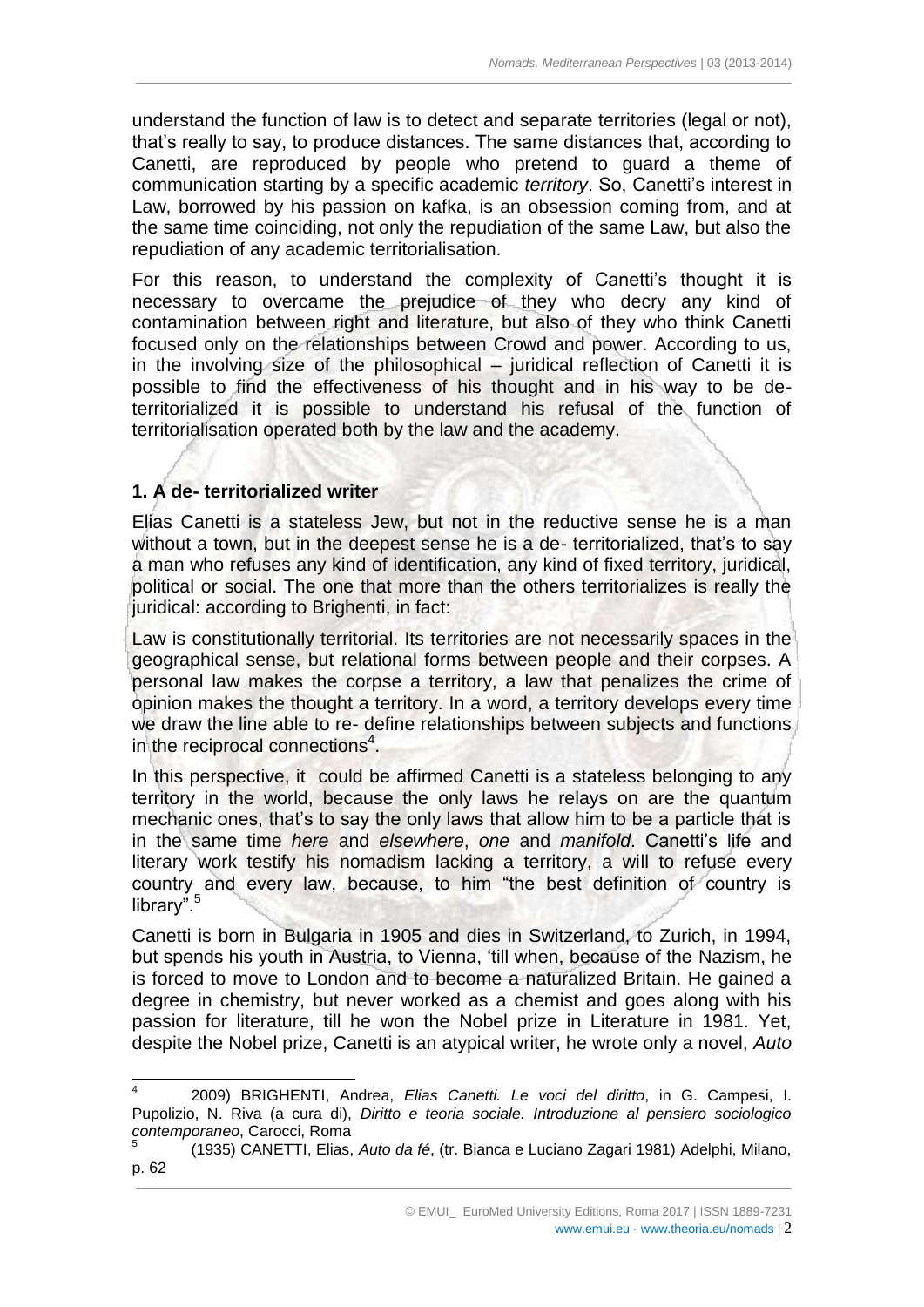*da fè*, when it was 30 years old, in 1935, nearly 50 years before he won the Nobel. So, the Nobel in literature he won has been more a career recognition. During his career Canetti wrote dramas and comedies, aphorisms an three autobiographies. Nevertheless, the inheritance he left are not this works or his only novel *Auto da fé*. The work that allowed him to reach the world fame is an atypical essay, *Crowds and Power*. A book that, just like his author, could hardly be classified in a particular literary kind, but that still nowadays is recognized as one of the literary masterpiece in the '900s. It is hard to be classified because even in this only essays, that just to be an essay could be interesting for the academy, Canetti "doesn't employ neither the method nor the orthodox sociological language<sup>6</sup>". He suggests an "heterodox"<sup>7</sup> reflection, close to anthropology, psychology, and even ethology. It is his multidisciplinary approach to make his classification and analysis difficult but this is what Canetti wants to avoid, because he refuses any kind of systematization of the thought<sup>8</sup> and he doesn't want to submit to the academic idea claiming for the one and the other to be identical, that's to say specialization, as principle of greatness. "All his life, as he himself uses to say, is no more than a desperate effort to remove the division of labour" <sup>9</sup>that is locking a subject in a role, knowledge in a discipline: Canetti refuses systems and borders and this is why he leaks typical academic ways of representation<sup>10</sup>. His production so becomes heterogeneous in its forms, but continuing and obsessive in its contents. Indeed he himself affirmed he has written always the same work, he has always been obsessed by an only theme, clearly declared after in his more important anti- scientific treatise: *Crowds and power*, precisely. Crowds concept is fundamental because it allows to enter Canetti's rooms of power and right, rooms almost always coinciding and lived by the same elements: judgement, command, sentence. Therefore rooms where it is possible to see portraits very similar to those painted by Kafka. As in Kafka's, in fact, also in *Crowds and power* emerges an extensive and juridical – coercive vision of the power. So it is possible to highlight Canetti's juridical reflexion only after having mentioned his vision of the power.

 $\_$  ,  $\_$  ,  $\_$  ,  $\_$  ,  $\_$  ,  $\_$  ,  $\_$  ,  $\_$  ,  $\_$  ,  $\_$  ,  $\_$  ,  $\_$  ,  $\_$  ,  $\_$  ,  $\_$  ,  $\_$  ,  $\_$  ,  $\_$  ,  $\_$  ,  $\_$  ,  $\_$  ,  $\_$  ,  $\_$  ,  $\_$  ,  $\_$  ,  $\_$  ,  $\_$  ,  $\_$  ,  $\_$  ,  $\_$  ,  $\_$  ,  $\_$  ,  $\_$  ,  $\_$  ,  $\_$  ,  $\_$  ,  $\_$  ,

 $\overline{\phantom{a}}$ 

<sup>6</sup> (2006) BRIGHENTI, Andrea, *Per una sociologia del comando. Riflessioni su un tema di Elias Canetti*, in "Sociologia del diritto" n. 1, p. 20

<sup>7</sup> *Ivi*, p. 21

<sup>8</sup> In one of his correspondences with the Italian sociologist Enzo Rutigliano, Canetti clarifies his refusal of any kind of systematization of the thought: "there is a good reason because I don't want to enter into details about the critics and about Crowd and power: what I want was to give an impulse to the discussion and not to set a system. If ever I would have made every effort to do the contrary: to avoid that my thought acquired the nature of a concluded unit" . Cfr. (2007) RUTIGLIANO, Enzo, *Il linguaggio delle masse. Sulla sociologia di Elias Canetti*, Dedalo, Bari, p. 88.

<sup>9</sup> (1973) CANETTI, Elias, *La provincia dell'uomo. Quaderni di appunti 1942-1960*, (tr. Furio Jesi 1978) Adelphi, Milano, p. 55

 $\_$  , and the set of the set of the set of the set of the set of the set of the set of the set of the set of the set of the set of the set of the set of the set of the set of the set of the set of the set of the set of th Traditional academic culture leans or snubs Canetti because of methodological reasons. For example, Adorno, reports a methodological problem about Crowds and Power and expresses as follows: what in his work first strikes a thinker like me, no matter if he is called philosopher or sociologist, and, if I could say it openly, it is a little shameful, is what I should call the subjectivity of the approach [….] as subjectivity I mean rather leaking out from the subjects taken into consideration, so, to say it in a more pregnant, more extensive way, leaking out from the ways of representation" Cfr. RUTIGLIANO, Enzo, *ivi*, pp. 11-12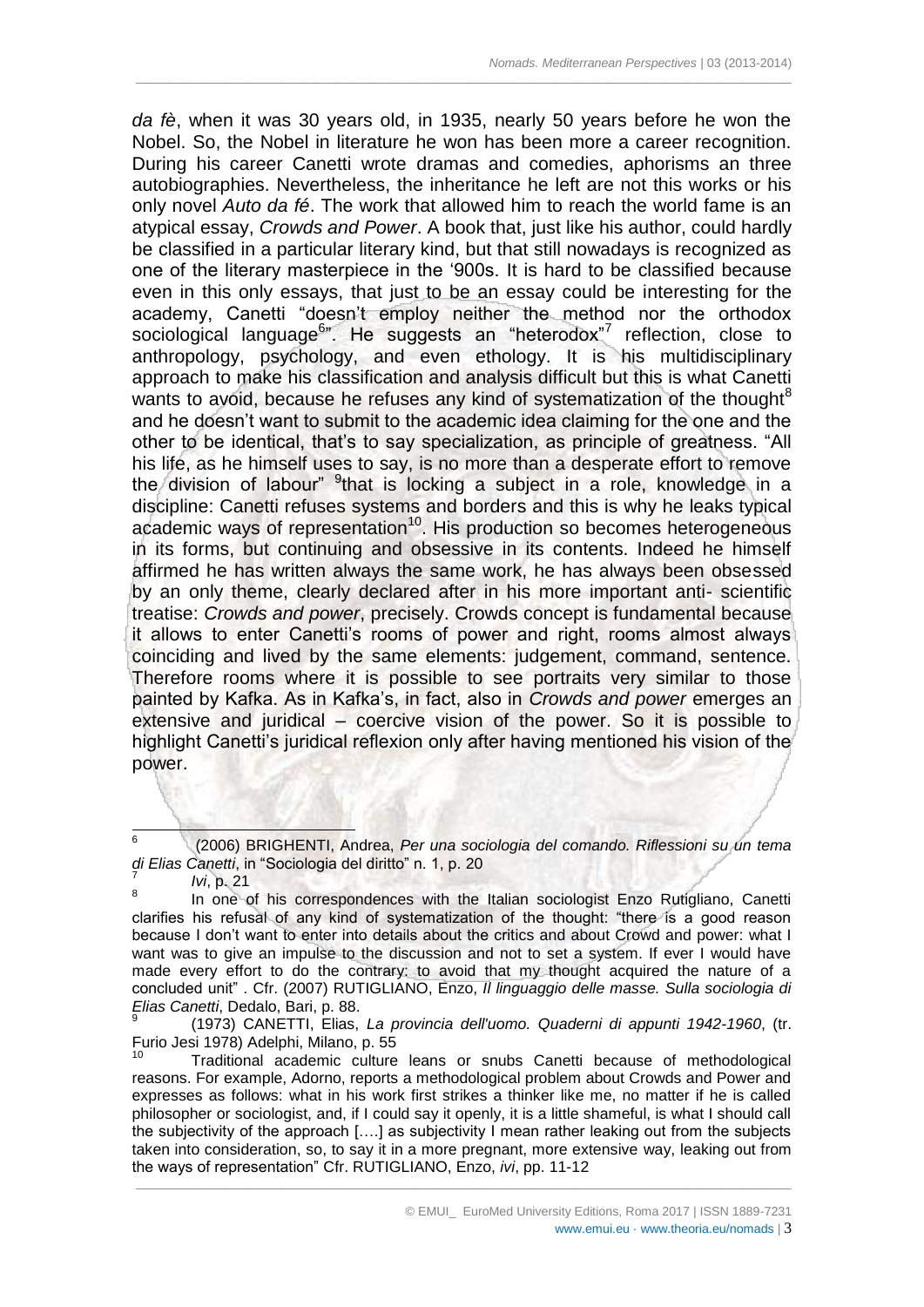# **2.** *Crowds and power:* **life and death**

Canetti begins to write *Crowds and power* when he was 20 years old, in 1925 and ends it 35 years later, in 1960. His purpose is to try to grab the century by its throat<sup>11</sup>: those same Nineties that disseminates death trough its totalitarianisms and forces Canetti, as Hebrew, to leave Vienna and to take refuge to London. To Canetti to tell the century is not simply to tell the violence of the totalitarianisms but to see, to their excess, those constants of the power that "are not suitable to be modified by the developing of social and economical structures."<sup>12</sup> Canetti replaces history with the myth "as a Nietzche's place in which the equal always comes back."<sup>13</sup> That is why he starts his analysis from a description of the crowds and of the power in the animal world and this is why he presents first of all an ethology of the power. He describes the animal world because he intends to unmask the individual and his presumed humanity, to deprive him of his rationality and to find analogies between man and animal. This way "he upsets at least two centuries of the European and occidental culture - aimed at increasing the individual, the individuality, his autonomy- in favour of what the West had always devalued as a regressive and irrational phenomenon: the crowd.<sup>14</sup> So, he replaces the history with the myth, because he can't see in the history the improvement of a universal reason but a place of death, where the rituals of power use to play. So totalitarianisms are only one of the effects of that rough process of sectoralisation of the activities and obsessive specialization that modernity pursues. That process of bureaucratisation that encloses man in the Weberian steel cage, that's to say in a bureau and in a role, reducing him to a machine specialized in a task and confined in a production and, over all, a command line. That's the reason why, in his novel and in his plays, Canetti describes his characters as *acoustic masks*, because the mask is the sign of the stiffening of man, of an identity fixed in a role and in a task, and unable to change. That one produced by totalitarian regime, so, is only a more visible death, because even every modern democracy produces daily the death of the roaring ocean<sup>15</sup> that lives in us, stares it in an aquarium, turns it slowly into a pond. From whatever perspective we watch the reality, "death is becoming the supreme law of the world"<sup>16</sup>.

 $\_$  ,  $\_$  ,  $\_$  ,  $\_$  ,  $\_$  ,  $\_$  ,  $\_$  ,  $\_$  ,  $\_$  ,  $\_$  ,  $\_$  ,  $\_$  ,  $\_$  ,  $\_$  ,  $\_$  ,  $\_$  ,  $\_$  ,  $\_$  ,  $\_$  ,  $\_$  ,  $\_$  ,  $\_$  ,  $\_$  ,  $\_$  ,  $\_$  ,  $\_$  ,  $\_$  ,  $\_$  ,  $\_$  ,  $\_$  ,  $\_$  ,  $\_$  ,  $\_$  ,  $\_$  ,  $\_$  ,  $\_$  ,  $\_$  ,

Then, to try to grab the century to the throat, is to try to understand which are the constants of the power, how human life is forced by Power and Law. So the dualism between crowds and power expresses a deeper dualism, that one between life and death: on one side there is the crowds, that's to say

 $11$ Canetti wrote this phrase in a note in 1959, the day after he send the hand written *Mass and power* to the publishing Claassen in Amburgo». (1986) GALLI, Matteo, *Invito alla lettura di Elias Canetti*, Mursia, Milano, p. 70

<sup>12</sup> (2008) MUSOLINO, Enzo, *Potere e paranoia. Il concetto di potere nell'analisi di Elias Canetti*, Il Prato, Saonara, p. 66 13

 <sup>(1986)</sup> GALLI, Matteo, *ivi*, p. 70

<sup>14</sup> (2007) RUTIGLIANO, Enzo, *ivi*, p. 12

Canetti compares the effect of the crowd to that of a raring ocean "sometimes the crowd overflows onto us, a bellowing storm, a only roaming ocean in which every drop lives and wants the same thing of all the others. For the moment it still uses to dissolve again and so we are ourselves again, poor lonely devils". (1935) CANETTI, Elias, *Auto da fé*, (tr. Bianca e Luciano Zagari 1981) Adelphi, Milano, p. 469

 $\_$  , and the set of the set of the set of the set of the set of the set of the set of the set of the set of the set of the set of the set of the set of the set of the set of the set of the set of the set of the set of th <sup>16</sup> (1986) GALLI, Matteo, *ivi*, p. 136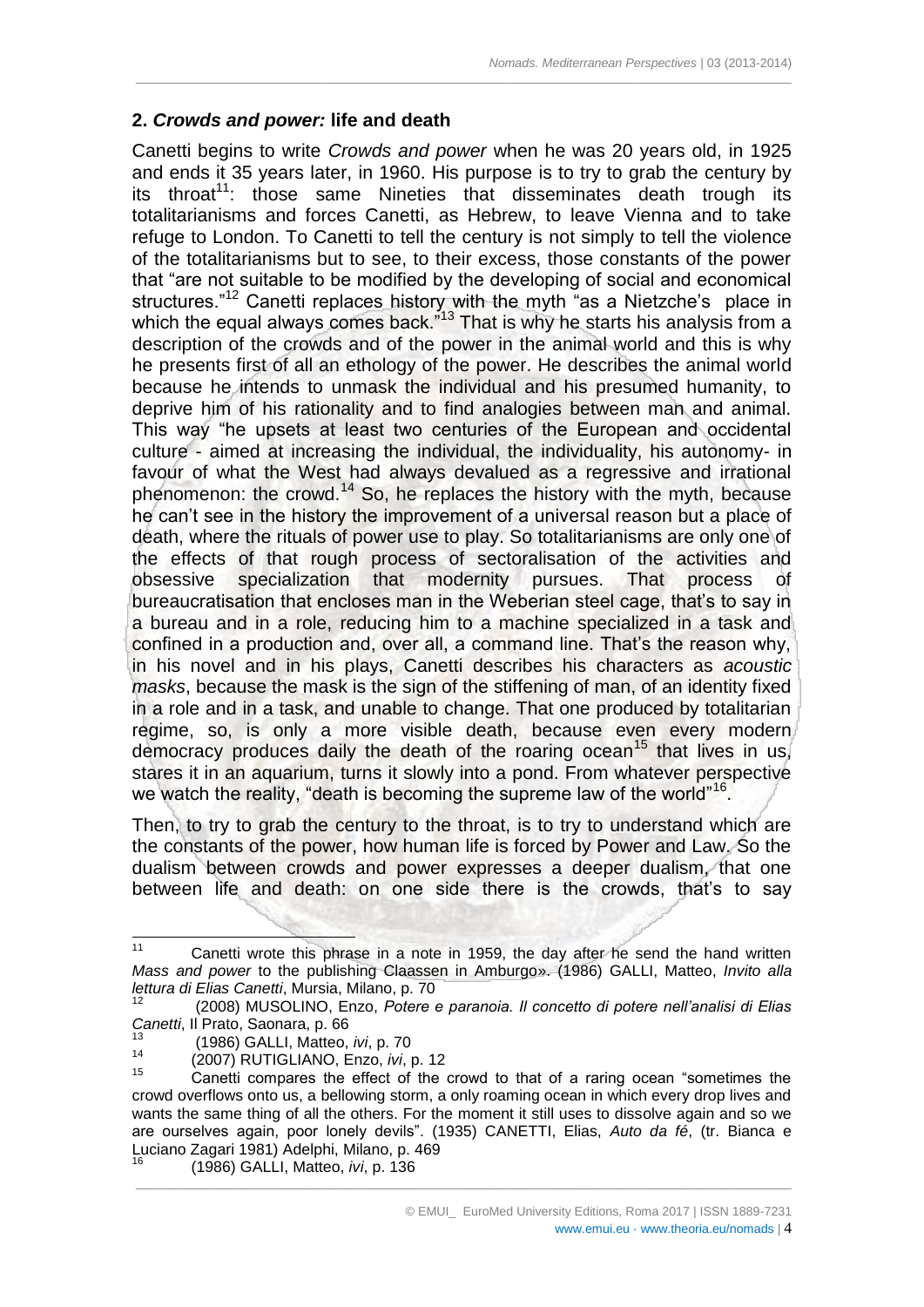multiplicity, metamorphosis, life, and, on the other side, the power, that's unity, identity, death<sup>17</sup>.

 $\_$  ,  $\_$  ,  $\_$  ,  $\_$  ,  $\_$  ,  $\_$  ,  $\_$  ,  $\_$  ,  $\_$  ,  $\_$  ,  $\_$  ,  $\_$  ,  $\_$  ,  $\_$  ,  $\_$  ,  $\_$  ,  $\_$  ,  $\_$  ,  $\_$  ,  $\_$  ,  $\_$  ,  $\_$  ,  $\_$  ,  $\_$  ,  $\_$  ,  $\_$  ,  $\_$  ,  $\_$  ,  $\_$  ,  $\_$  ,  $\_$  ,  $\_$  ,  $\_$  ,  $\_$  ,  $\_$  ,  $\_$  ,  $\_$  ,

So the crowd doesn't indicate neither a subject nor least at all an object, but it is a natural instinct shaking every single individual: the impulse to transformation, that's to say to metamorphosis. The crowd is on the other side of power and Law. From this simple consideration, we can understand how much canettian analysis of the crowd is far from all the other analysis, previous or contemporary: in fact sociology and psychology have leaned and lean commonly to interpret the crowd in a negative meaning, through perspectives able to underline irrational and uniform aspects: the homologation of the individuals, their regression to a pre- rational and emotional state. Canetti refuses these classical analysis and considers crowd as a natural instinct. According to him, it reigns over society what he defines the fear to be touched, the dread of the other. The crowd constitutes, first of all, the reversal of this dread. From these paragraphs we can immediately understand that according to Canetti, power and law produce distances, separate the crowd and create the individual and the individualism. Modern individual, and his dread to be touched and so his will to keep the distance, could only be the product of power and law. On the other side the fear is not the simple dread to be touched by the other, by the one who is different but is. at the same time, and in a deeper way, the fear to be touched by death. Paradoxically, however, the production of distance, is to Canetti, production of distance in life and, consequently, approach to death. The law that produces distances by right has a deadly power: the power to annihilate every kind of metamorphosis.

The fear to be touched highlights a primary need that, according to Canetti, characterizes men as animals: the need of survival. Survival, therefore constitutes the border between life and death and then it is also the unity of distinction, the dividing line that allows to understand the difference between crowd and power. Canetti employs the concept of survival, however, to indicate not only people who obey a power, but also people who hold it. He indicates, therefore, the two side of power and right. In fact the concept of survival explains not only paranoiac and destructive power that wants to survive to everybody, but also the intuitive and universal need of those who'll never experience the power, but only the hope to survive, to thicken the fence that separates life and death. On one side, therefore, the survival of those who fight to experience the power, to pass judgement on the others, to territorialize them and to stop their metamorphosis; on the other side the survival of those who daily fight to avoid their death, not to be tied into an identity. Every struggle is related to death, biological and spiritual. That's why in the matter of death Canetti argues: "I think it is useless and wicked as always, it seems to me the primeval evil of all what live, unsolved and incomprehensible, the knot in which all is hold and tight from time immemorial and nobody has dared to cut".<sup>18</sup>

The incomprehensibility and unavoidability of the death are also the incomprehensibility and unavoidability of the power. To Canetti, death is the

 $17$ <sup>17</sup> Cfr. (1990) ISHAGHPOUR, Youssef, *Elias Canetti. Metamorfosi e identità*, Bollati Boringhieri, Torino 2005

 $\_$  , and the set of the set of the set of the set of the set of the set of the set of the set of the set of the set of the set of the set of the set of the set of the set of the set of the set of the set of the set of th 18 (1973) CANETTI, Elias, *La provincia dell'uomo. Quaderni di appunti 1942-1960*, (tr. Furio Jesi 1978) Adelphi, Milano, p. 94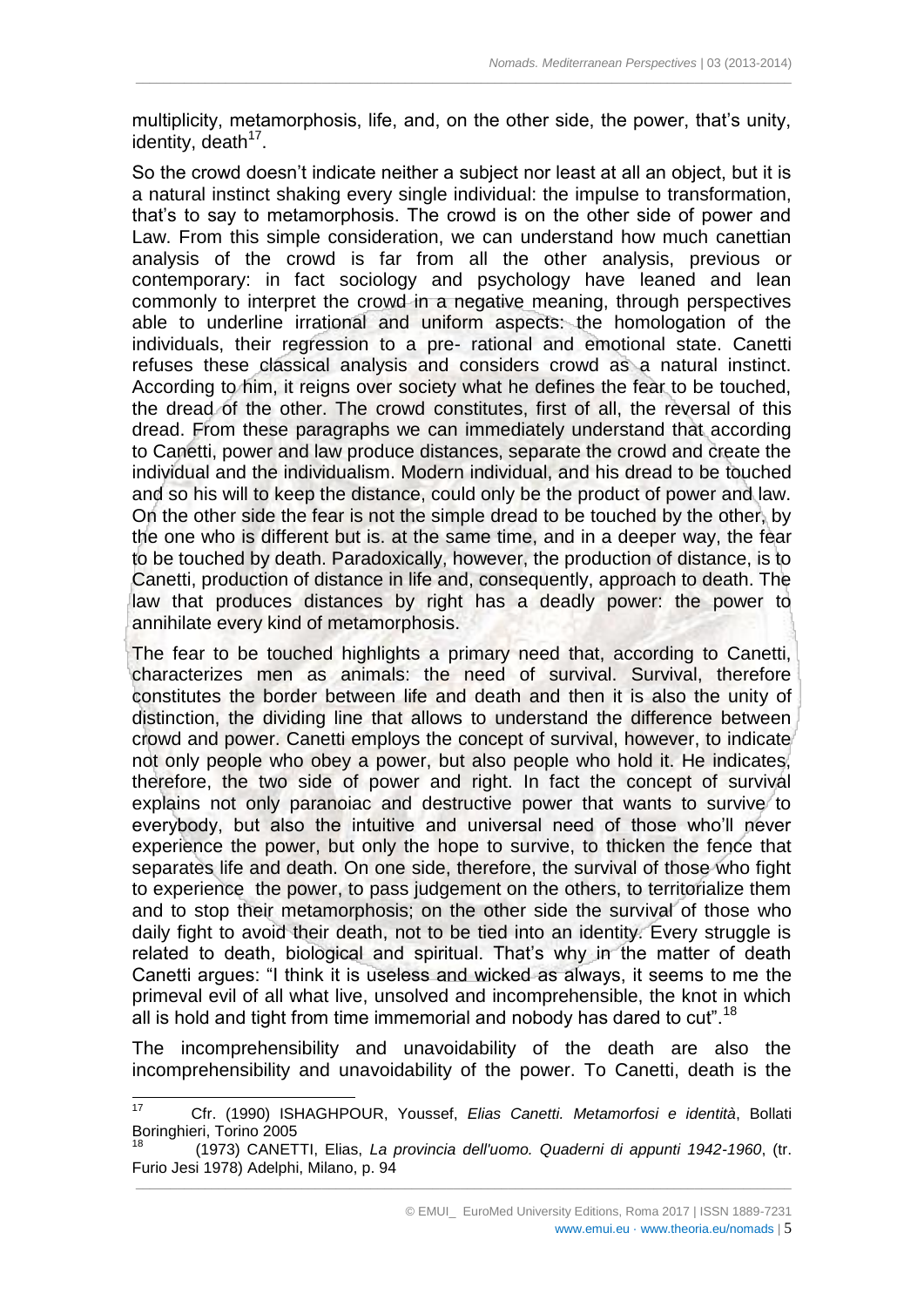same core of every slavery and it is why it is possible to interpret its description in right as the autopsy of the law: not because right is dead but because it is described – as we said- in its deadly function. Not to die, in fact, every individual turns himself into a "slave" and obey the deadly power of the law, because it, paradoxically, is able to assure him against death, to guarantee his survival.

 $\_$  ,  $\_$  ,  $\_$  ,  $\_$  ,  $\_$  ,  $\_$  ,  $\_$  ,  $\_$  ,  $\_$  ,  $\_$  ,  $\_$  ,  $\_$  ,  $\_$  ,  $\_$  ,  $\_$  ,  $\_$  ,  $\_$  ,  $\_$  ,  $\_$  ,  $\_$  ,  $\_$  ,  $\_$  ,  $\_$  ,  $\_$  ,  $\_$  ,  $\_$  ,  $\_$  ,  $\_$  ,  $\_$  ,  $\_$  ,  $\_$  ,  $\_$  ,  $\_$  ,  $\_$  ,  $\_$  ,  $\_$  ,  $\_$  ,

This perspective leads Isabella Adinolfi to claim that Canetti joins Schopenhauer's thesis and the ones of his disciple, Nietsche. In fact, talking about survival, Canetti shows he shares Schopenauer's idea that man is moved by "an irrational will to live, the struggle for self – preservation, for his existence"<sup>19</sup> like Nietzsche, on the other hand. Canetti believes that man aims "not only at the preservation of his life, but also at its development and increasing"<sup>20</sup>. An instinct called by Nietzsche will and power. Canetti, instead, talks about the instinct of improvement, to indicate not only paranoiac power, but also that need everyone has (men and animals) to be a big eater, to feel always plumper, a time the primary need of nourishing enough to survive is assured.

# **3. An ethology of the power: from the repressive power to the productive one**

We told that Canetti begins his analysis – of the crowd before and then of the power – starting from the animal world. This choice is motivated not only by his will to show analogies between man and animal, but also by his will to mark out a way in which it is possible to follow the evolution of the power, that's to say its transformation from repressive to productive. Overall, Canetti claims power is "more ancient than language, otherwise dogs couldn't know it".<sup>21</sup> Secondly, he states that the same concept of power has any connection with *doing*, but it is characterized by its ability to find obedience apart from doing, that's it doesn't need any action: to be effective it has only to be present. As a consequence, to him, the most ancient form of power is the escape command. For example, it is enough the motionless presence of a lion, its ability to reach quickly its prey, that this last get the pre - linguistic command to escape. So his approach is based on proxemics: it's another time the distance to be significant because it is just the distance between the bodies to send a concise and clear escape command. For this reason, Canettian analysis of the power has be defined as a sociology of the command<sup>22</sup>: on the other side, the command, to Canetti, is still a sentence: it is anticipated by a judgement about the available forces on one field and the other and it is followed by a sentence, always a death one.

Death sentence allows us to outline the difference between force and power. When the command is still a death sentence we can talk about force and not about power. Force "is more urgent and immediate than power".<sup>23</sup> Power is less extemporaneous and dynamic and, so, allows more space and time: in a single

 $\_$  , and the set of the set of the set of the set of the set of the set of the set of the set of the set of the set of the set of the set of the set of the set of the set of the set of the set of the set of the set of th <sup>23</sup> (1960) CANETTI, Elias, *Crowd and power*, cit., pp. 339

<sup>19</sup> <sup>19</sup> (2008) ADINOLFI, Isabella, *Prefazione*, in MUSOLINO, Enzo, *ivi*, p. 5

<sup>20</sup> *Ibidem*

<sup>21</sup> (1960) CANETTI, Elias, *Crowd and power*, cit., pp. 367-368

<sup>22</sup> Cfr. (2006) BRIGHENTI, Andrea, *Per una sociologia del comando. Riflessioni su un tema di Elias Canetti*, in "Sociologia del diritto" n. 1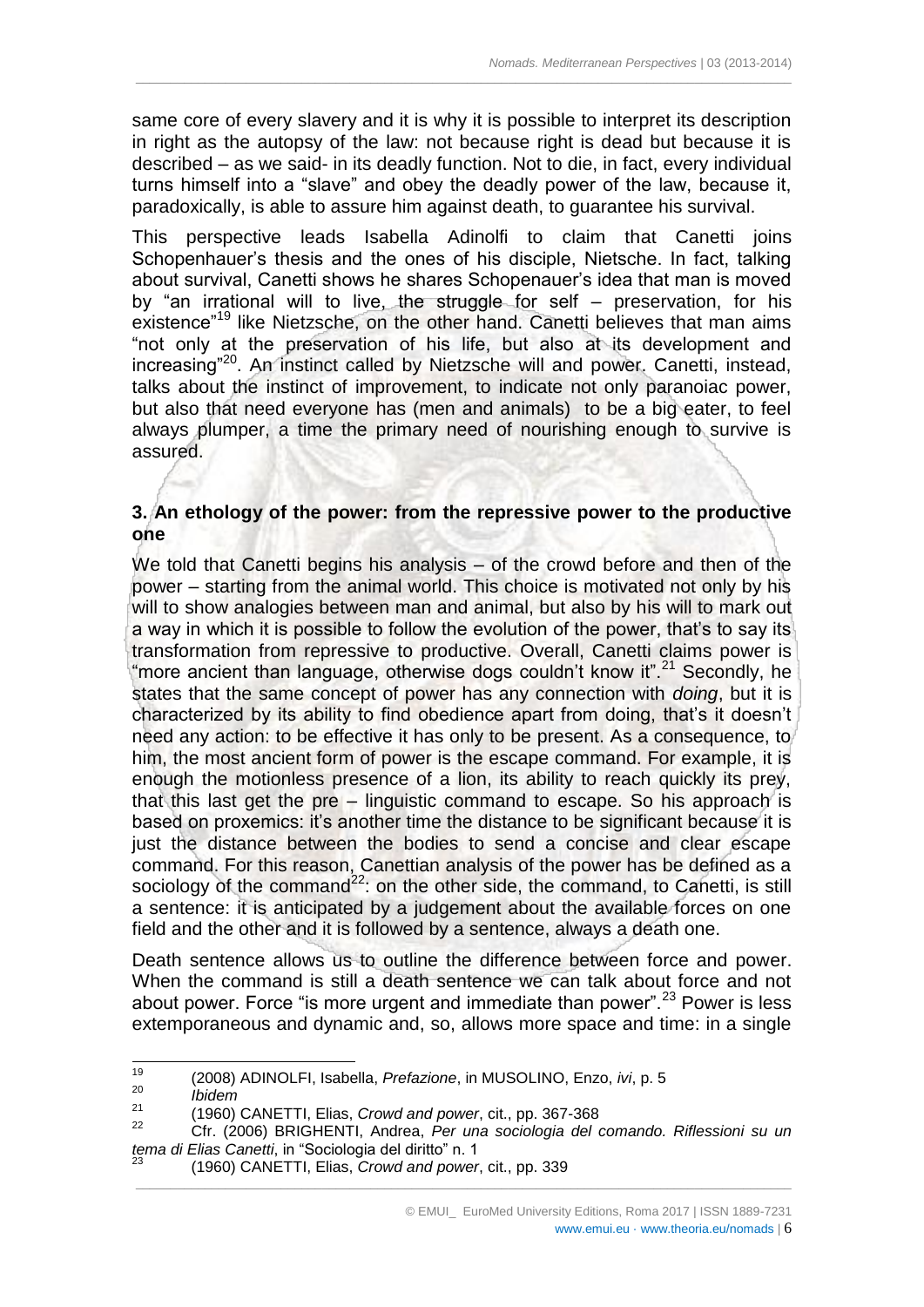world, it allows to hope. To better clarify, Canetti describes the typical struggle between a cat and a mouse. After the cat seizes the mouse – Canetti writes – it let him run caper and let it escape the immediate area of its force: the mouse has the hope to survive, to get back to move free. Actually, even if the cat grants the mouse space and time to act autonomously, it continues to keeps tab on it, it continues to be interested in its destruction: " all this together, space, hope, surveillance, interest in destruction, could be defined the same body of power or, simply, the same power".<sup>24</sup> When the cat decides to seize and incorporate the mouse, the power is shown, but as force: destruction is what turns power in force. Repressive power, therefore, reaches the peak of its negativity when it shows without any claim to find obedience, but only as a will to destroy the opponent, to eat him. It's not an accident if Canetti's analysis of the power starts from the description of the organs of power: claws and mouth whose function is to seize, eat and incorporate the prey. This functions are perfectly visible even in the human world, overall trough the example of the many sovereigns who identified with the lion, as the great seizer. Man replaced the claw of feline with the hand keeping the hold and, in fact, in every language we can commonly find expressions that claim hand as the symbol of power: it was delivered in his hand", "it lies in his hands", in the hand of God".<sup>25</sup> However, hand seizes not only because it is interested in destruction: it is also able to be precise and patience, that's to say to model the environment even in a utilitarian and productive sense. The description of the different functions of the hand, its violence and patience, needs to Canetti to underline, symbolically and indirectly, repressive and productive features of modern power: "even in the advanced modern perfection, […..]the technique shows as raised emanation of that games of violence and patience that our ancestor's hands exercised in the youth of humanity".<sup>26</sup> So even the narrow space delimited by teeth becomes model of prison: to Mcluhan it is as if prison were an extension of teeth that has the possibility to stop and halt the prey, the body as an object of dominion. On the other side, teeth has been the symbol of the chamber of torture and of the savagery above the body until when, in modern age, their smoothness "won the world"<sup>27</sup> and so prisons "turned in a puritan sense"<sup>28</sup> and "our modern period costume requires eating is keeping the mouth shut". So that even the light menace unvoiced in the innocent opening of the mouth is shortened".<sup>29</sup> It is clear, then, as Canetti, conceiving the organs of the body as symbols, is able to tell about the transformations of power and of penal institutes, and in particular, about their modern necessity to be felt as productive, concealing all the repressive aspects, the ferocity that continues to characterize them, to be a possibility. On the other side, by continuing his thought, Canetti notices that in spite we try eating in the most composed way as possible, we continue to eat

 $\_$  ,  $\_$  ,  $\_$  ,  $\_$  ,  $\_$  ,  $\_$  ,  $\_$  ,  $\_$  ,  $\_$  ,  $\_$  ,  $\_$  ,  $\_$  ,  $\_$  ,  $\_$  ,  $\_$  ,  $\_$  ,  $\_$  ,  $\_$  ,  $\_$  ,  $\_$  ,  $\_$  ,  $\_$  ,  $\_$  ,  $\_$  ,  $\_$  ,  $\_$  ,  $\_$  ,  $\_$  ,  $\_$  ,  $\_$  ,  $\_$  ,  $\_$  ,  $\_$  ,  $\_$  ,  $\_$  ,  $\_$  ,  $\_$  ,

<sup>27</sup> (1960) CANETTI, Elias, *Crowds an power*, cit., p. 251

<sup>24</sup> <sup>24</sup> *Ivi*, p. 340

<sup>25</sup> *Ivi*, p. 243

<sup>26</sup> (2008) MUSOLINO, Enzo, *Potere e paranoia. Il concetto di potere nell'analisi di Elias Canetti*, cit., p. 55

<sup>28</sup> *Ibidem*

 $\_$  , and the set of the set of the set of the set of the set of the set of the set of the set of the set of the set of the set of the set of the set of the set of the set of the set of the set of the set of the set of th <sup>29</sup> *Ivi*, p. 268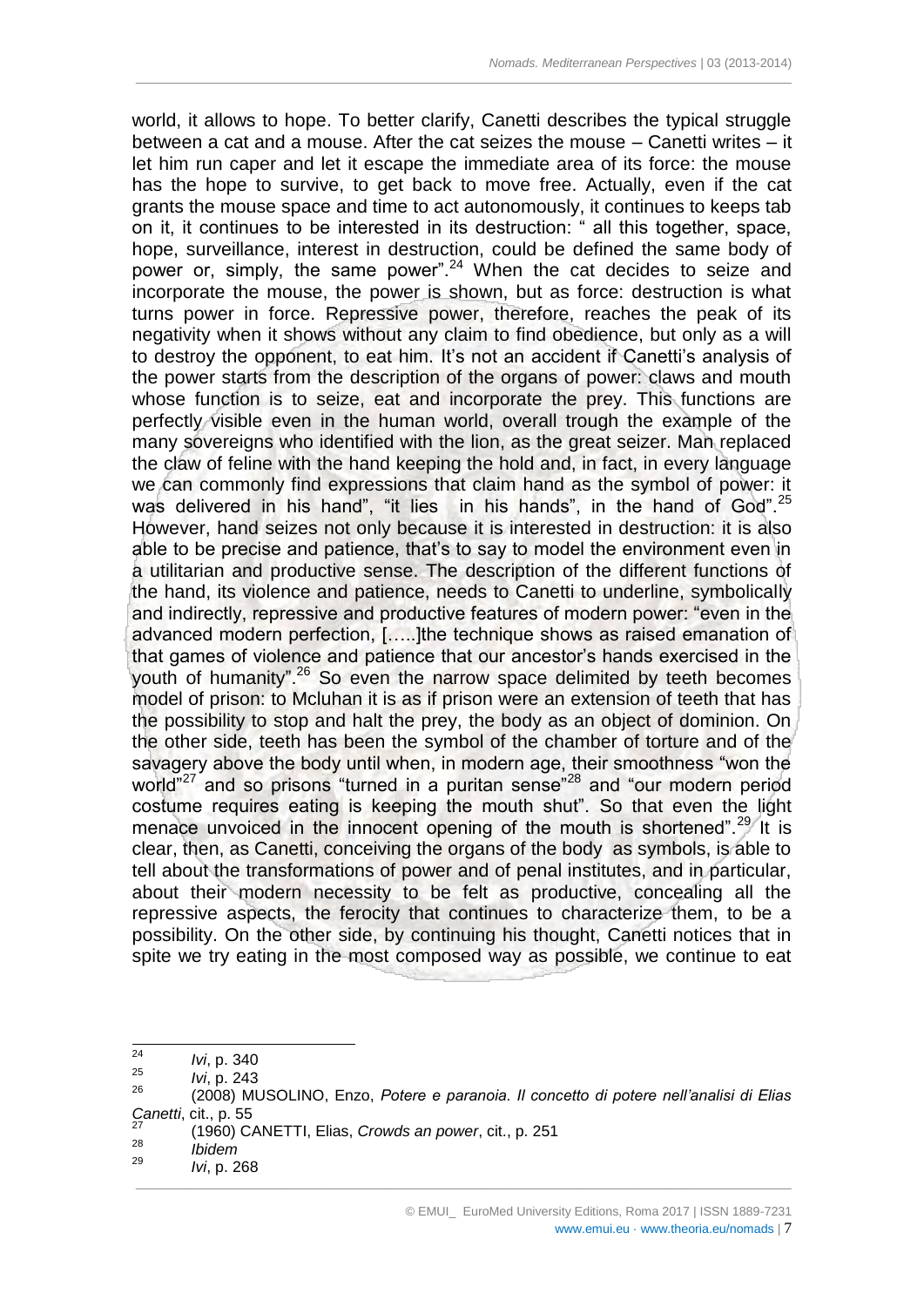using knife and the food cut into pieces and put in mouth "is called morsel even in modern languages".<sup>30</sup>

 $\_$  ,  $\_$  ,  $\_$  ,  $\_$  ,  $\_$  ,  $\_$  ,  $\_$  ,  $\_$  ,  $\_$  ,  $\_$  ,  $\_$  ,  $\_$  ,  $\_$  ,  $\_$  ,  $\_$  ,  $\_$  ,  $\_$  ,  $\_$  ,  $\_$  ,  $\_$  ,  $\_$  ,  $\_$  ,  $\_$  ,  $\_$  ,  $\_$  ,  $\_$  ,  $\_$  ,  $\_$  ,  $\_$  ,  $\_$  ,  $\_$  ,  $\_$  ,  $\_$  ,  $\_$  ,  $\_$  ,  $\_$  ,  $\_$  ,

In the symbolic analysis by Canetti, eating becomes metaphor of the exercise of the power. The person subjected to power is not only object of the power, but food for the powerful, prey seized and imprisoned in jaws, ingested and digested. The hand seizes, the teeth crush and break in small pieces, the stomach becomes more and more full.

But modern power doesn't limit to destroy, but eat because the food could become useful, providing energy and fullness: so modern power "don't let its subject to be slaughtered in shambles and doesn't change them into food for its body, it will deny to exploit them and digest. Rather it is it that feeds them."<sup>31</sup>. On the other side as man kills the animals when they are no more useful alive, in the same way digestion and so the elimination of the human prey occurs only when the prey is no more exploitable: when it has been too much crashed and weakened by teeth or when it doesn't allow to be seized anymore, when it has been allowed time and space to move autonomously. Digestion and elimination entail prey's transformation in an excrement. Because of this, Canetti claims "the relationship every man has with his own excrements falls into the category of power. Nothing has belonged to a man more than what has became an excrement $1^{32}$  We get rid of it in secret, because it is charged with the offence committed. By this vision, one of the two partners in the relationship not only owns the power, but owns even the other partner, considered an object. To us, therefore, by Canetti's perspective, we can consider the modern penal institutes could be interpreted as the functional equivalent to the organs of the body: their latent function is visible only after a comparison with the functions of power in the animal's world and in primitive societies. Latent function of right has to be kept concealed so as concealed is the moment in which food reappears as excrement. The power of right must remain power and never let be shown as force, as dominion and possession of a body, as surveillance of a space, as interest.

# **4. Domestication of the command**

Through the concepts of nourishment and increase we can understand how Canetti examines more in details the productive aspects of power. If Canetti continued to describe symbolically only the relationships among animals, hardly he could cross the escape command, illustrate the productive power and explain why men obey the commands. To describe this, he analyses first the power man exercise over pets and, after, the power they exercise on one another, starting from its intensive form, the first we experiment: the power of a mother over her child.

Using only two phrases, Canetti is able to move his analysis from animal's world to the human one: " as we know it, command turned notably from its biological

 $\_$  , and the set of the set of the set of the set of the set of the set of the set of the set of the set of the set of the set of the set of the set of the set of the set of the set of the set of the set of the set of th

 $30$ <sup>30</sup> *Ibidem*

 $\frac{31}{32}$  *Ivi*, p. 252

<sup>32</sup> *Ibidem*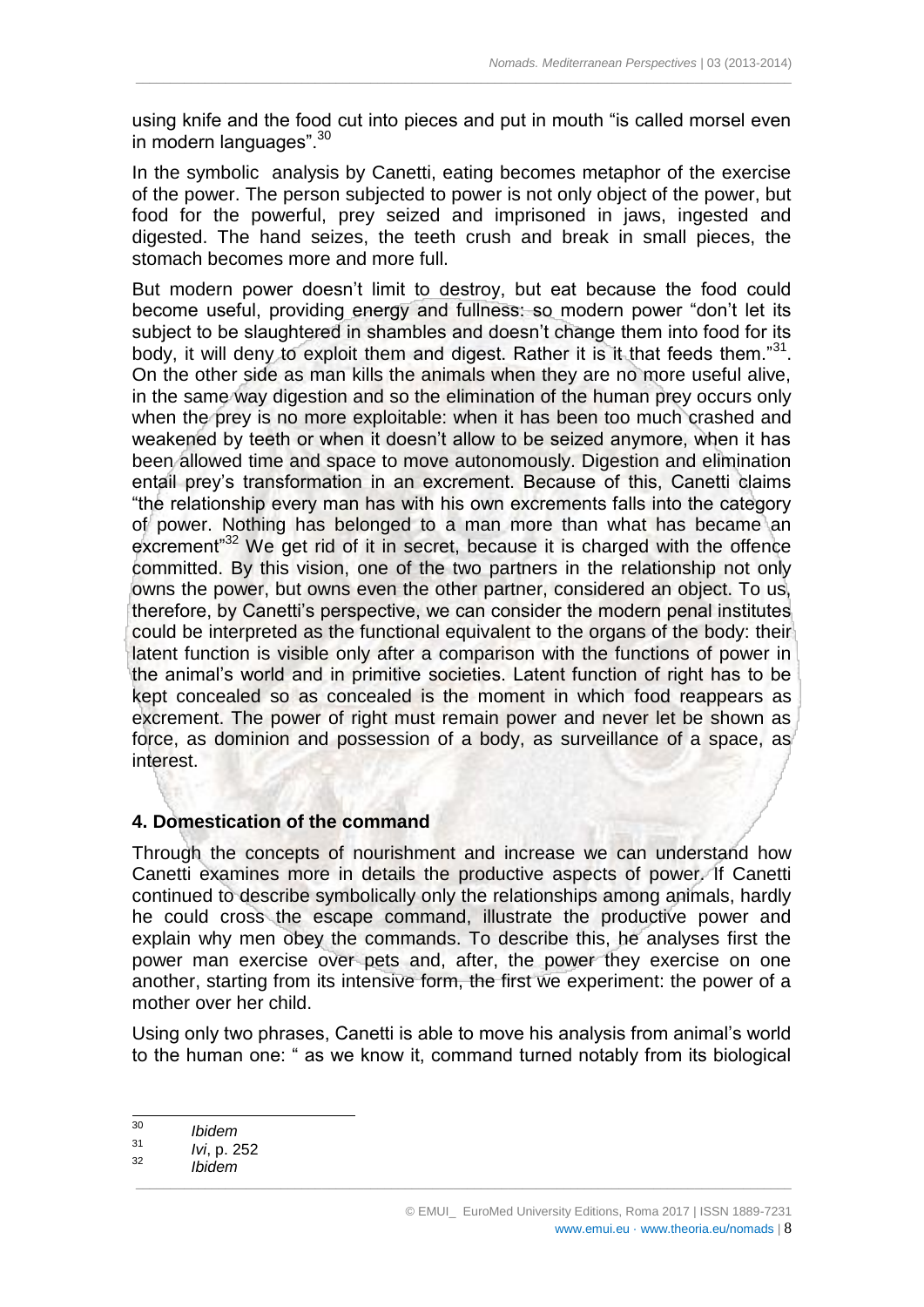origin, that's to say the escape command. It is domesticated."<sup>33</sup> To delve into this, Canetti describes the power that man exercises over animals.

 $\_$  ,  $\_$  ,  $\_$  ,  $\_$  ,  $\_$  ,  $\_$  ,  $\_$  ,  $\_$  ,  $\_$  ,  $\_$  ,  $\_$  ,  $\_$  ,  $\_$  ,  $\_$  ,  $\_$  ,  $\_$  ,  $\_$  ,  $\_$  ,  $\_$  ,  $\_$  ,  $\_$  ,  $\_$  ,  $\_$  ,  $\_$  ,  $\_$  ,  $\_$  ,  $\_$  ,  $\_$  ,  $\_$  ,  $\_$  ,  $\_$  ,  $\_$  ,  $\_$  ,  $\_$  ,  $\_$  ,  $\_$  ,  $\_$  ,

The word domestication, in fact, indicates human ability to make an animal mild and to put it into a family environment. An animal respects commands trough the employment of training techniques, but therefore – and this is here the evolution- they are not based on physical constraint, inducing fear by violence: if an animal obeys the instructor's commands, it gains a reward, emotional or food. The domestication of the command occurs, then, when power turns from its biological violent origin and creates "a close relationship between nourishment guarantee and command."<sup>34</sup> Obedience to power is closely linked to its ability to guarantee survival. The animal obeys the power of the master because this is a productive power, it make the life of the animal less difficult than the free life in nature. When productive power is able to guarantee not only the existence of the animal but even its well – being, we can consider that the relationship is no more between command and the guarantee of nourishment, but between command and the guarantee of increase. It is important to underline, therefore, to Canetti how the domestication of the command consists in a kind of corruption, because "the creature who lies in a state of subjection [...] is made accustomed to take nourishment only by a single hand."<sup>35</sup> This changes the relation of power into a relationship of property and the subject who lies in a state of subjection into an object of power. It's like this not only for animals but even for men, who since they are born experiment power starting from the mother's commands. This last, in fact, treats subconsciously the child as an object of power because he "collects, to the mother, the characteristics of plant and animal"<sup>36</sup>: as a plant, she cares about his growing; as an animal, he is kept prisoner and his movements are controlled. The power is no more destructive, because the mother doesn't eat her child, doesn't swallow him.

Mother is keen on feeding, and so she, in spite to turn her child into food for herself, guarantees food for him: " the concentration of lust for sovereignty over a so little creature provides the mother with a sense of predominance hard to be crossed in the course of the other normal relationship between men. There no other form of power more intensive than this<sup>37</sup> A mother can oppress the child with every kind of command, but the child runs always after her, as a dog rushes immediately when the master whistles. The child, as a domesticated animal, obeys the commands because power is guarantee for nourishment. In this sense, obedience is voluntary, but always caused by a state of subjection, by the fact that both dog and child have been corrupted by the power. That's why Canetti specifies that "the denaturation of the biological escape command educates men and animals in a sort of voluntary confinement."<sup>38</sup>

<sup>—&</sup>lt;br>33 (1960) CANETTI, Elias, *Crowds and power*, cit., p. 370

<sup>34</sup> *Ivi*, p. 371

<sup>35</sup> *Ibidem*

 $\frac{36}{37}$  *Ivi*, p. 266

<sup>37</sup> *Ibidem*

 $\_$  , and the set of the set of the set of the set of the set of the set of the set of the set of the set of the set of the set of the set of the set of the set of the set of the set of the set of the set of the set of th <sup>38</sup> *Ivi*, p. 371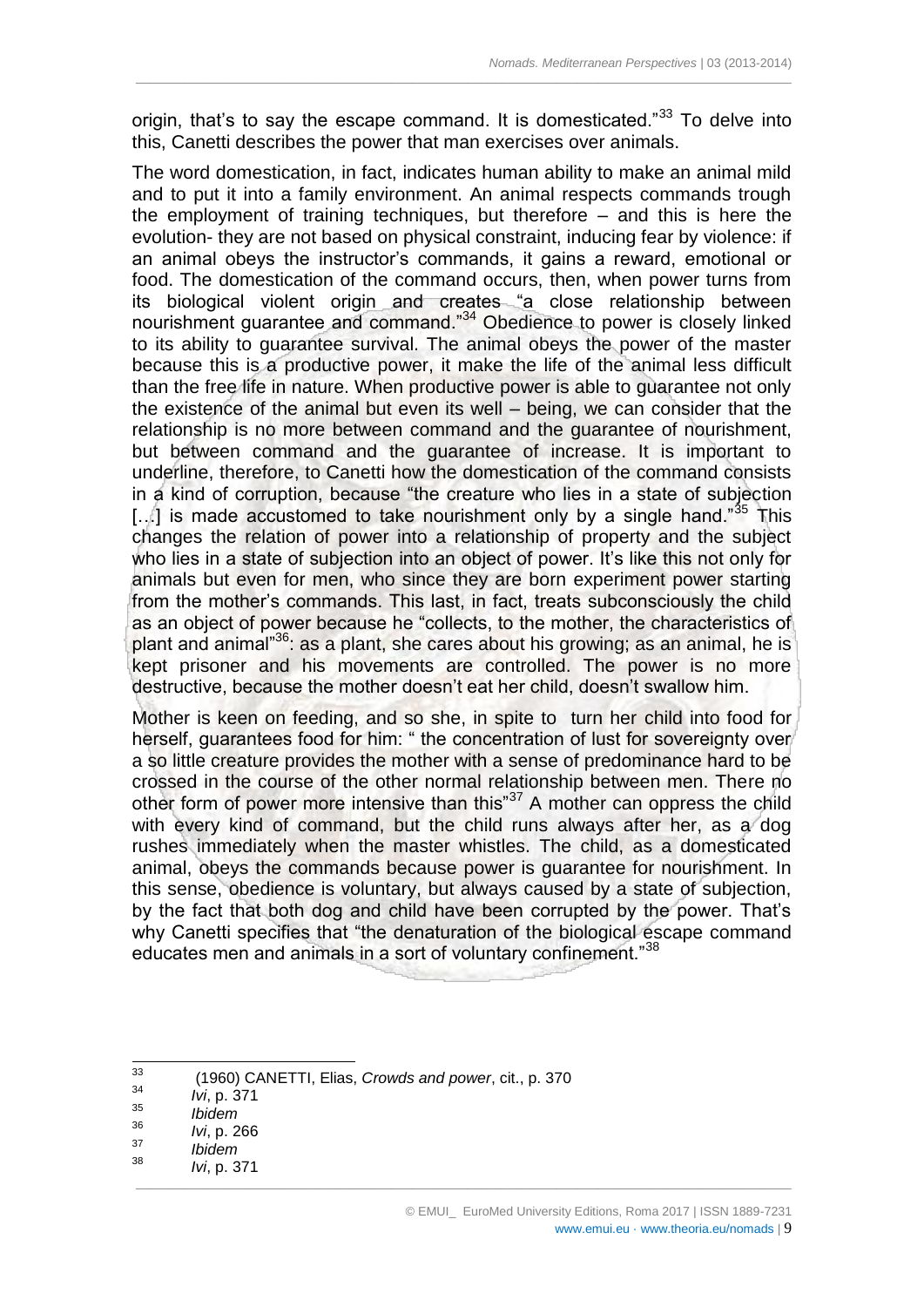Some critic considers Canetti decreases social interaction to an Hobbesian "feeling of fear that someway keep every man prisoner"<sup>39</sup> from paranoiac powerful to common people struggling for their own survival. In fact Canetti has a juridical – coercive view about power because he inherits his interest in the concept of fear from Hobbes. As Canetti himself admits, Hobbes "knows what fear is: his calculation reveals it. All they that came after […] has only abstract from fear; so it has flown back again into obscurity, where it continues to act, undisturbed and nameless."<sup>40</sup> This shared interest in fear continues to draw Canetti's attention to Hobbes, even if he says "only few of his thoughts seem correct to me".<sup>41</sup> In fact Canetti can't adopt totally Hobbes view because he, on the contrary of Hobbes, never describes the power in a vertex way, nor in an exclusively repressive way and, lastly, as a de - territorialized, he can't absolutely share the idea freedom could be obtained thanks to a great leviathan.

 $\_$  ,  $\_$  ,  $\_$  ,  $\_$  ,  $\_$  ,  $\_$  ,  $\_$  ,  $\_$  ,  $\_$  ,  $\_$  ,  $\_$  ,  $\_$  ,  $\_$  ,  $\_$  ,  $\_$  ,  $\_$  ,  $\_$  ,  $\_$  ,  $\_$  ,  $\_$  ,  $\_$  ,  $\_$  ,  $\_$  ,  $\_$  ,  $\_$  ,  $\_$  ,  $\_$  ,  $\_$  ,  $\_$  ,  $\_$  ,  $\_$  ,  $\_$  ,  $\_$  ,  $\_$  ,  $\_$  ,  $\_$  ,  $\_$  ,

Canetti carries to the extremes the idea of fear so that it becomes fear of death. If on a side metamorphosis fascinates him, on the other it sets infinite insecurity. It doesn't provide orientations to the action and, overall, it could mean danger to die, because if metamorphosis isn't inside, we can't be able to live as deterritorialized, to face that complexity, to stay alive. Power and right, on the contrary, produce the subject and turn into a object making him identical to themselves, consistent, provided with tracks in which he can move. Power and right offer a static and structured life, but at least guarantee survival, biologic life and release from every fear of instability. And so the fear of death, the self – preservation instinct, the shy and cautious nature lead to seek for protective shells, structures, voluntary confinements.

# **5.** *Comedy of Vanity: the paradox of right*

To Canetti, as said before, modernity is paradoxically impregnated with death, because death is becoming the supreme law of the world. And the world, with its people and nations, self –defends stating his own being, as described in the ending of *The comedy of vanity*:

"Street. A dark stream crosses it. People flows in from every part. Everyone keeps a mirror or a portrait raised up. The air peals of furious cries. "I! I! I! I! I! I! I! I!. But all these voice aren't able to form a real choir $n^4$ <sup>2</sup>

Voices are not able to form a choir because the world doesn't defend by the crowd, it doesn't seek for metamorphosis, the increasing of its own complexity and contingency: it can't produce alternatives to identity. In this world it is possible only to watch our own mask, look our own fixity in the mirror.

93 <sup>41</sup> (2006) ESPOSITO, Roberto, *Possessioni*, in AA.VV., *Canetti*, Cultura tedesca, n. 30, p.

<sup>39</sup> <sup>39</sup> Cfr. ADORNO, CANETTI, *Dialogo*, in U. Fadini (a cura di), *Desiderio di vita. Adorno, Canetti, Gehlen. Conversazioni sulle metamorfosi dell'umano*, Mimesis, Milano 1995, pp. 61-82 <sup>40</sup> (2006) ESPOSITO, Roberto, *Possessioni*, in AA.VV., *Canetti*, Cultura tedesca, n. 30, p.

 $\_$  , and the set of the set of the set of the set of the set of the set of the set of the set of the set of the set of the set of the set of the set of the set of the set of the set of the set of the set of the set of th 92 42 (1950) CANETTI, Elias, *Comedy of vanity*, (tr. Bianca Zagari 1982), in Id., *Teatro*, Einaudi, Torino, pp. 181-182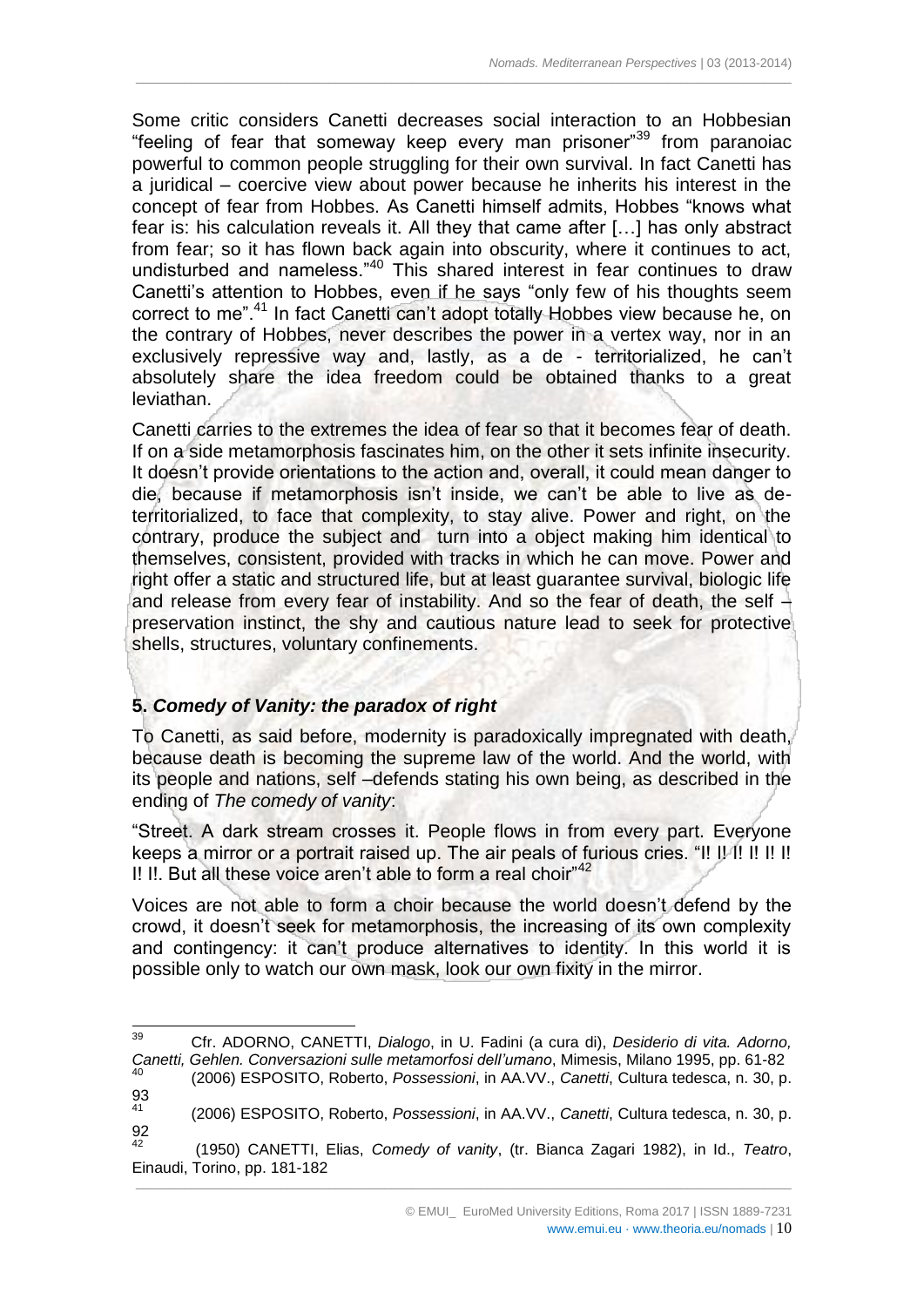*Comedy of vanity*, second play by Canetti, starts off with the emanation of an absurd and iconoclast law: the ban on using mirrors, photos and portraits, under penalty of prison or death. Beyond the ban of this law, so as every other law, there is an element characteristic of power and right as Canetti's thought: judgement. In this case, the judgment of "a dreadful spreading of vanity in all sectors of public and private life."<sup>43</sup>

 $\_$  ,  $\_$  ,  $\_$  ,  $\_$  ,  $\_$  ,  $\_$  ,  $\_$  ,  $\_$  ,  $\_$  ,  $\_$  ,  $\_$  ,  $\_$  ,  $\_$  ,  $\_$  ,  $\_$  ,  $\_$  ,  $\_$  ,  $\_$  ,  $\_$  ,  $\_$  ,  $\_$  ,  $\_$  ,  $\_$  ,  $\_$  ,  $\_$  ,  $\_$  ,  $\_$  ,  $\_$  ,  $\_$  ,  $\_$  ,  $\_$  ,  $\_$  ,  $\_$  ,  $\_$  ,  $\_$  ,  $\_$  ,  $\_$  ,

On the other hand, as the indefinite power this law releases, the devil hides in every mirror. So the manifest function of the command not to use mirror and pictures is to stop vanity, but its latent function is to stop metamorphosis: in fact if looking in a mirror is forbidden, even fixity can't be seen, nobody could never understand his own face is no more than an acoustic mask. If looking in a mirror is forbidden, the devil can't be met, he that crosses the line, he that seek for metamorphosis, he that as a writer is able to play every character, to embody everyone turning him into a possessed. That's so because power ask all mirror were destroyed and all pictures were burnt on a giant stake, and this can reminds the reader of the nazist stakes of books, happened only a few months before the *Comedy* was written<sup>44</sup>. The last act takes places in a "house of tolerance for image<sup>"45</sup> where clients can contemplate in a mirror: on the strength of prize they can choose three different cabins. But at the end, they realizes the house of tolerance has cheated them because there is no difference between the cabins e so they realize their blindness, the deceit operates both by the law and they who has institutionalized the way to breach it. So, angry, they rise against every form of institutionalization that is at the same time a way to stop metamorphosis and to create a distance. They so become that dark stream that flows in the street and raises mirrors and portraits while shouting "I! I! I! I!", without managing to be a choir. A dark stream that wants *to have* and not *to be* and continues to flow without never becoming crowd, at dawn of "new functions of image in the society of crowd."<sup>46</sup>

This Canetti's *Comedy* is an allegory of right that, describing the absurdity of law, reminds of some pages by Kafka in the work *On the law* (1920)<sup>47</sup>: "the only visible and undoubtable law imposed to us is nobility and we want to deprive of it?". The same way, to Canetti, the peculiarity of the command is "its indefinite and unquestionable character<sup>"48</sup>: "an order is an order<sup>"49</sup>. To Kafka law is undoubtable, to Canetti, unquestionable: its absurdity doesn't allow to assume a problem of acceptance. Obedience is due and can't be questioned because the effectiveness of right, so as that of power, consists in that peculiarity that Canetti defines as grasping. Like a lion seizes its prey with claws and stops it on the ground, at the same way power and right keep their hold on bodies and

 $\_$  , and the set of the set of the set of the set of the set of the set of the set of the set of the set of the set of the set of the set of the set of the set of the set of the set of the set of the set of the set of th

<sup>48</sup> (1960) CANETTI, Elias, *Crowd and power* , cit., p. 365 <sup>49</sup> *Ibidem*

 $\overline{43}$ <sup>43</sup> (1950) CANETTI, Elias, *Comedy and vanity*, (tr. Bianca Zagari 1982), in Id., *Teatro*, Einaudi, Torino, p. 90

Comedy of Vanity was written between 1933 and 1934, ma was published only in 1950. 45 1982) ZAGARI, Luciano, *L'agorà falsificata*, introduzione a CANETTI, Elias, *Commedia della vanità*, cit., p. XVII

<sup>46</sup> (1990) ISHAGHPOUR, Youssef, *Elias Canetti. Metamorfosi e identità*, (tr. 2005), cit., p. 106

This analogy between Kafka's work and the Canetti's Comedy is proposed by Brighenti. Cfr. (2006) BRIGHENTI, Andrea, *cit.*, p. 314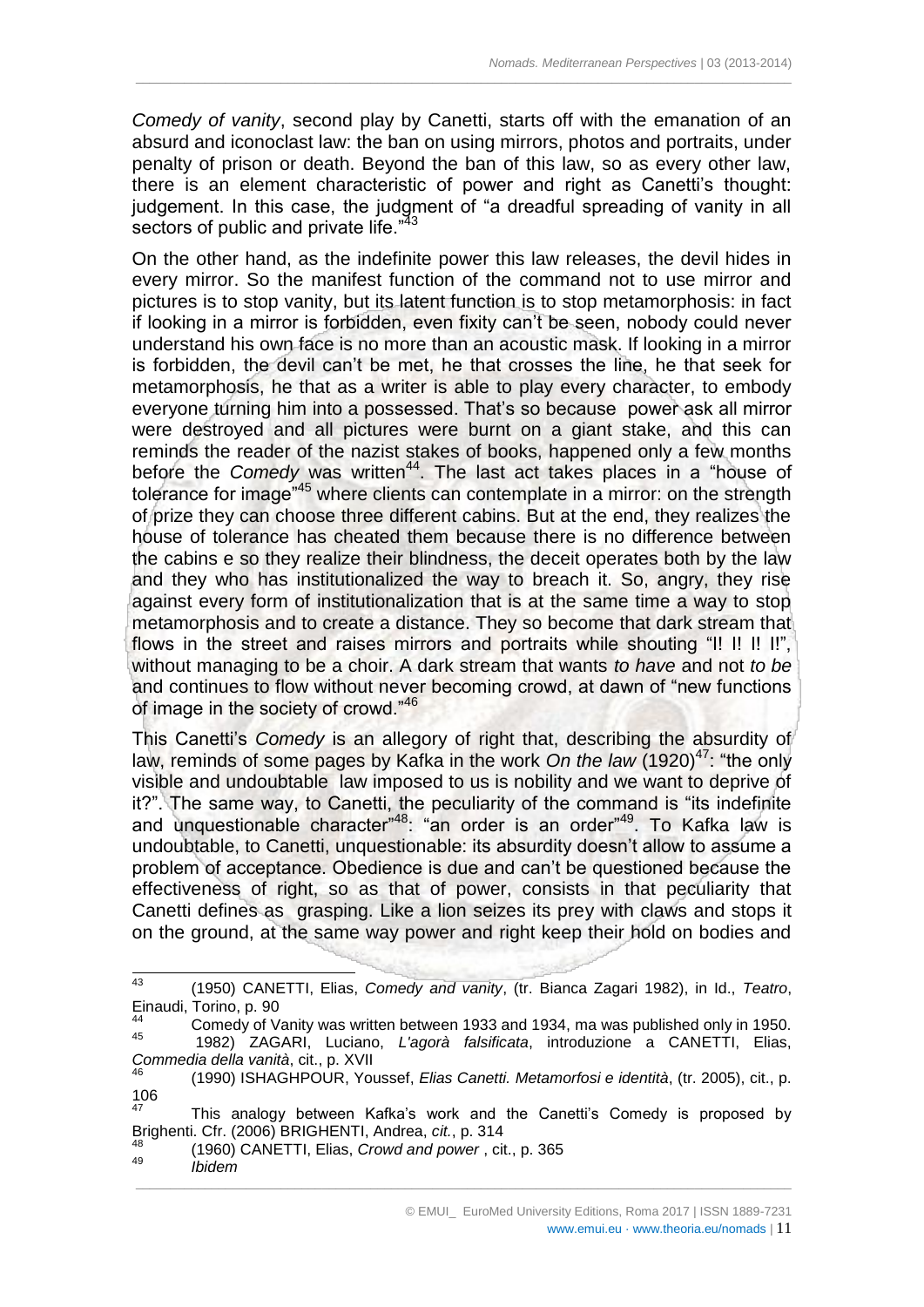life of men and this way they territorialize them. To Canetti, "law is a right provided with power that, as such, seizes, swallows."<sup>50</sup> Swallowing is to include, to steal the prey that ends up to be inside the predator, coinciding with him: this is why power and right produces the subject, his fear to be seized, swallowed and, to the limit, expelled secretly as excrement. On the other side, to judge entails a grasping, because to judge is like to bite: "between to live an experience and to judge there is the same difference that between to breath and to bite."<sup>51</sup> In fact, before to judge, question are asked with the aim of seizing he that has to answer because: "to ask a question means always acting to penetrate;<sup>"52</sup> but it means even, and another time, to territorialize.

 $\_$  ,  $\_$  ,  $\_$  ,  $\_$  ,  $\_$  ,  $\_$  ,  $\_$  ,  $\_$  ,  $\_$  ,  $\_$  ,  $\_$  ,  $\_$  ,  $\_$  ,  $\_$  ,  $\_$  ,  $\_$  ,  $\_$  ,  $\_$  ,  $\_$  ,  $\_$  ,  $\_$  ,  $\_$  ,  $\_$  ,  $\_$  ,  $\_$  ,  $\_$  ,  $\_$  ,  $\_$  ,  $\_$  ,  $\_$  ,  $\_$  ,  $\_$  ,  $\_$  ,  $\_$  ,  $\_$  ,  $\_$  ,  $\_$  ,

"Always, even in everyday circumstances, the outcome of the answer is to stop someway he that has provided it […]. The answer compels he that has provided it to stop in a given place, while the questioner can aim at him from everywhere; it is as the questioner could move around the questioned and frisk his place as required. […] The questioner sets upon the questioned by asking and if he manages in touching him, that's to compel him to answer, he stops and sets him in a place. "who are you?". "I am Mr somebody". So the questioned can be nobody else no more or his lie will give him troubles. And so the possibility to escape through metamorphosis has been stolen. This process, when continues for a certain time, can be considered a kind of chaining"<sup>53</sup>

To judge is not a duty of the law because rights reproduces some duties present in every social area. In fact, as Canetti writes, "to pass judgement illness is one of the most spread among men"<sup>54</sup> because it causes pleasure: "the one relegated in a group of inferior people and this let presume that someone better is used to pass judgement. We can heighten debasing the others."<sup>55</sup> To Canetti, as to Kafka, right heightens so much that its judgement is still a sentence: a sentence to death, real or symbolic. In fact, if the efficiency of right depends on his ability to seize, this means that obedience to right and power could be obtained thanks to their close link to the dread to die and not because they have a ground.

That's why, in *Their days are numbered,* Canetti questions about the foundation of right by imaging a paradoxical society that is lacking anguish over death because every person knows how much he will live but he is not allowed to say. Everyone guards his own birth and death date in a capsule, sealed and hung on neck, and they call one another by the number of years they will live. Everyone, then, knows the date of his own death, but not the date of the others. Only the capsulain of the State, he that "has been settled as a guardian"<sup>56</sup> is allowed to open the capsules when someone dies and to verify he is really dead in his *Augenblick,* when it was his time. In this paradoxical society murders don't exist and killers are named they who open or get stolen their own capsules or the

<sup>50</sup> <sup>50</sup> (2006) BRIGHENTI, Andrea, *cit*., p. 314

<sup>51</sup> 1990) CANETTI, Elias, *La provincia dell'uomo. Quaderni di appunti 1942-2972*, in Id., *Opere*, Vol.I, Bompiani, Milano, p. 1643

<sup>52</sup> (1960) CANETTI, Elias, *Crowds and power*, cit., p. 344

<sup>53</sup> *Ivi*, p. 346

 $\frac{54}{55}$  *Ivi*, p. 359

<sup>55</sup> *Ivi*, p. 358

 $\_$  , and the set of the set of the set of the set of the set of the set of the set of the set of the set of the set of the set of the set of the set of the set of the set of the set of the set of the set of the set of th 56 (1950) CANETTI, Elias, *Their days are settled*, (tr. Bianca Zagari 1982), in Id., *Teatro*, Einaudi, Torino, p. 247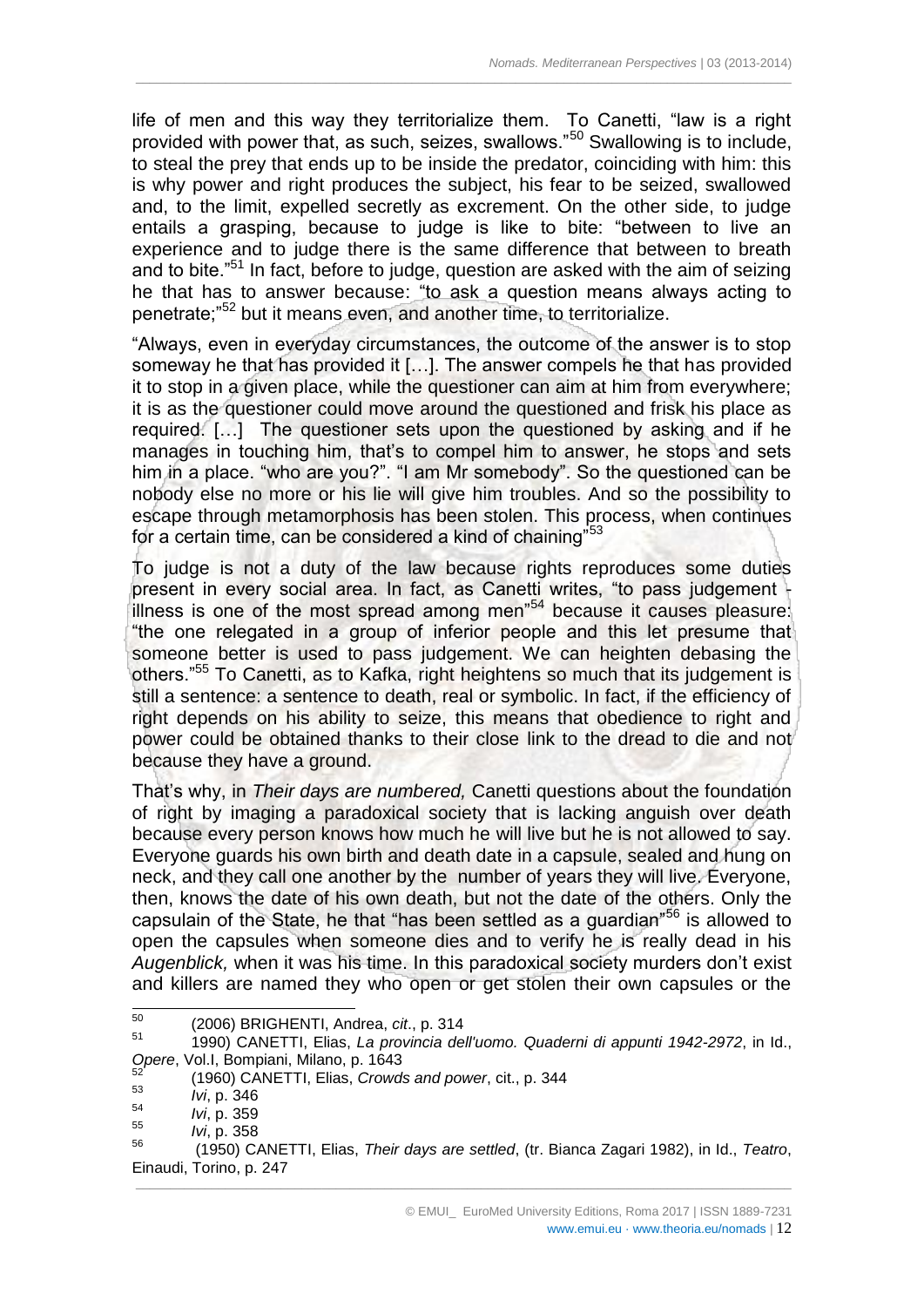ones of the others. "he that does it has to be set outside society. He wants to live without the capsule so he is a killer"<sup>57</sup>. As the capsulain says: "stability and safety of our society are based on the fact that everyone observes his time. I call it the contract. Everyone, when he's born, has his contract hung on the his neck<sup>"58</sup> They whose name is a higher number form a powerful class, but everyone observes silently the social contract and, as an exchange, their fear is erased: because if the capsulain "allows someone to call into question his law, all would begin to wobble and the consequences would become countless. Everyone should assault each other and we would fall once again in the ancient shambles."<sup>59</sup> Neverthless, a citizen, Fifty, believes that the capsulian could be a liar and tells to a friend, who claims that capsulain can't lie because "he has sworn in front of the state!" and "his only duty is to read truthful the contents of the capsule and let everybody knows it<sup> $60$ </sup>. But Fifty believes that the capsulain "could have committed himself to lie by swearing"<sup>61</sup> and so he introduces himself in front of the capsulain. He provokes him by telling his fiftieth year has arrived and, so, he pretends, his time has come: "FIFTY: do you tremble about your law? If this law is true, put it on the test. CAPSULAIN: Law can't be tested. It is sacred."<sup>62</sup> Law is sacred and never can go wrong. "CAPSULAIN: the contract is always exact. I can be mistaken. I perform an high and eminent charge. But I am not a god. I can be mistaken. But the contact never can go wrong<sup>"63</sup>. Fifty, then, questions law "is based on ignorance. CAPSULAIN: different laws don't exist. When we are talking about laws, the only important thing is they are complied. FIFTY: everybody has to comply with them?. CAPSULIAN: everybody who lives in the sphere of their effectiveness has to comply with them."<sup>64</sup>The legitimacy of the law grounds, then, on its ability to territorialize: to seize they who live in its sphere of effectiveness and, from their birth, have the burden of a contract hung on their neck, a sacred burden, that's to say *sacer*, separated and secret. The same guardian of the law, even performing an high and noble charge, doesn't know what he has to guard: "his evaluations are doubtful. He is doubtful too. He defends something doubtful"<sup>65</sup> Here is the paradox: right provides certitudes, but it is based on doubtfulness. To put into doubt its ground would mean, nevertheless, to go back to an hobbesian feeling of fear and to fall again in the ancient shambles and all would assault each other.

 $\_$  ,  $\_$  ,  $\_$  ,  $\_$  ,  $\_$  ,  $\_$  ,  $\_$  ,  $\_$  ,  $\_$  ,  $\_$  ,  $\_$  ,  $\_$  ,  $\_$  ,  $\_$  ,  $\_$  ,  $\_$  ,  $\_$  ,  $\_$  ,  $\_$  ,  $\_$  ,  $\_$  ,  $\_$  ,  $\_$  ,  $\_$  ,  $\_$  ,  $\_$  ,  $\_$  ,  $\_$  ,  $\_$  ,  $\_$  ,  $\_$  ,  $\_$  ,  $\_$  ,  $\_$  ,  $\_$  ,  $\_$  ,  $\_$  ,

As Matteo Galli explaines, citizens in this play are "spurred on a – Kafkian – reverent fear of the law, of a power becoming dark executor of smoky disposals<sup>"66</sup>. But on the contrary of Kafka, Canetti concludes his play entrusting Fifty the task to be, definitively, a deterritorialized and to challenge the guardian of the law's door and, this way, entering the castle. So in the end Fifty steals the capsules of two passing people: they are empty. Then he opens his own

- <sup>60</sup> *Ivi*, p. 196
- <sup>61</sup> *Ivi*, p. 197
- <sup>62</sup> *Ivi*, p. 222 <sup>63</sup> *Ivi*, p. 203
- <sup>64</sup> *Ivi*, p. 240
- <sup>65</sup> *Ivi*, p. 231
- $\_$  , and the state of the state of the state of the state of the state of the state of the state of the state of the state of the state of the state of the state of the state of the state of the state of the state of the <sup>66</sup> GALLI, Matteo, *Invito alla lettura di Elias Canetti*, cit., p. 63

<sup>57</sup> <sup>57</sup> *Ivi*, p. 201

<sup>58</sup> *Ivi*, p. 200

<sup>59</sup> *Ivi*, p. 229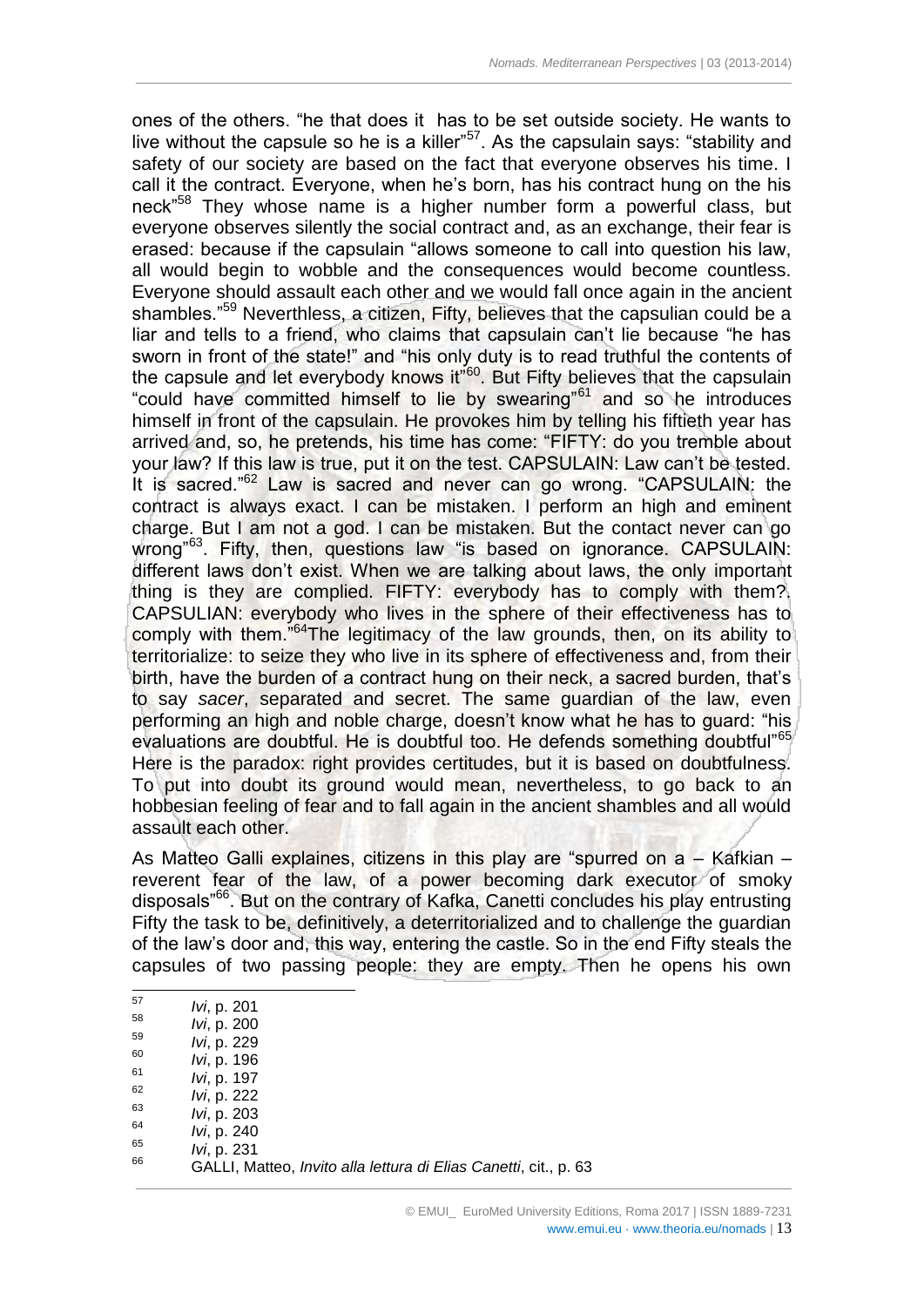capsule: even this is empty. Fifty now has become a killer, but he runs out in the street to announce publicly the end of the capsule age:

 $\_$  ,  $\_$  ,  $\_$  ,  $\_$  ,  $\_$  ,  $\_$  ,  $\_$  ,  $\_$  ,  $\_$  ,  $\_$  ,  $\_$  ,  $\_$  ,  $\_$  ,  $\_$  ,  $\_$  ,  $\_$  ,  $\_$  ,  $\_$  ,  $\_$  ,  $\_$  ,  $\_$  ,  $\_$  ,  $\_$  ,  $\_$  ,  $\_$  ,  $\_$  ,  $\_$  ,  $\_$  ,  $\_$  ,  $\_$  ,  $\_$  ,  $\_$  ,  $\_$  ,  $\_$  ,  $\_$  ,  $\_$  ,  $\_$  ,

FIFTY: I don't care about you. I am indifferent to you. I am indifferent to you because you don't exist. You are not alive. You are all dead. I am the only one. I am alive. I don't when I'll die, that's why I am the only one. You crawl bearing that precious burden on neck.

[...] You are not even shadows. You are nothing. I walk among you only because I want you to know how much I despises you. Hear me, people, you good dead, even the years hung on your neck are false […]. All is fake. The capsules hung on your neck are empty.

[....] There is nothing sure! Capsules are empty! All is doubtful and has always been." $67$ 

*I walk among you only because I want you to know how much I despises you*. Canetti, just like Fifty, walks in territory he doesn't own, in a territory refused by him because he feels a deterritorialized, because he doesn't want a name having a sense and indicating a termination. He prefers to face the fear, to take the task to become a living metamorphosis through writing: in writing, he says the others how much he despises the so called humanity, but allows them to look inside the capsules, inside the paradoxes of power and right.

Capsules are empty: what's then the right of political power to exercise power? No one: its right grounds on an empty foundation, fictional. To say that capsules are empty is the same to say that the foundation governing all social functions is empty. So the right is paradoxical because its foundation is to have no ground. If this paradox isn't concealed, there is nothing sure, all is doubtful: right looses its function to stabilize the expectation of behaviour, to minimize complexity and to erase the fear of death. The right stops to produce security. So, free from the fear to open the capsule, men "have to feel again fear, anguish of death and of the uncertainty of their condition, that uncertainty they had been delivered from by the device of an oppressive law. How much are really able to live as deterritorialized?<sup>68</sup>"

# **Epilogue**

In our opinion, Canetti's be obsessed with Kafka's theme of Law and metamorphosis, leads him to make this same thought the unity of the distinction between law and metamorphosis. So, even his most famous work, *Crowds and power*, can be read as a re – description of this unity. This means, Crowds and power isn't the analysis of two social objects particularly holding the interest of sociology and psychology of the first nineties: crowds isn't only a social object or a political subject, but it becomes a philosophical concept indicating only a part of that distinction Canetti cares about: metamorphosis. The other side, the law, is indicated by power. The distinction between crowds and power so becomes – as said before – the symbol of a wide and general one that

 $\_$  , and the state of the state of the state of the state of the state of the state of the state of the state of the state of the state of the state of the state of the state of the state of the state of the state of the

<sup>67</sup> <sup>67</sup> (1950) CANETTI, Elias, *The days are settled*, (tr. Bianca Zagari 1982), in Id., *Teatro*, Einaudi, Torino, p. 242 68

 <sup>(2006)</sup> BRIGHENTI, Andrea, *Elias Canetti. Le voci del diritto*, cit., p. 315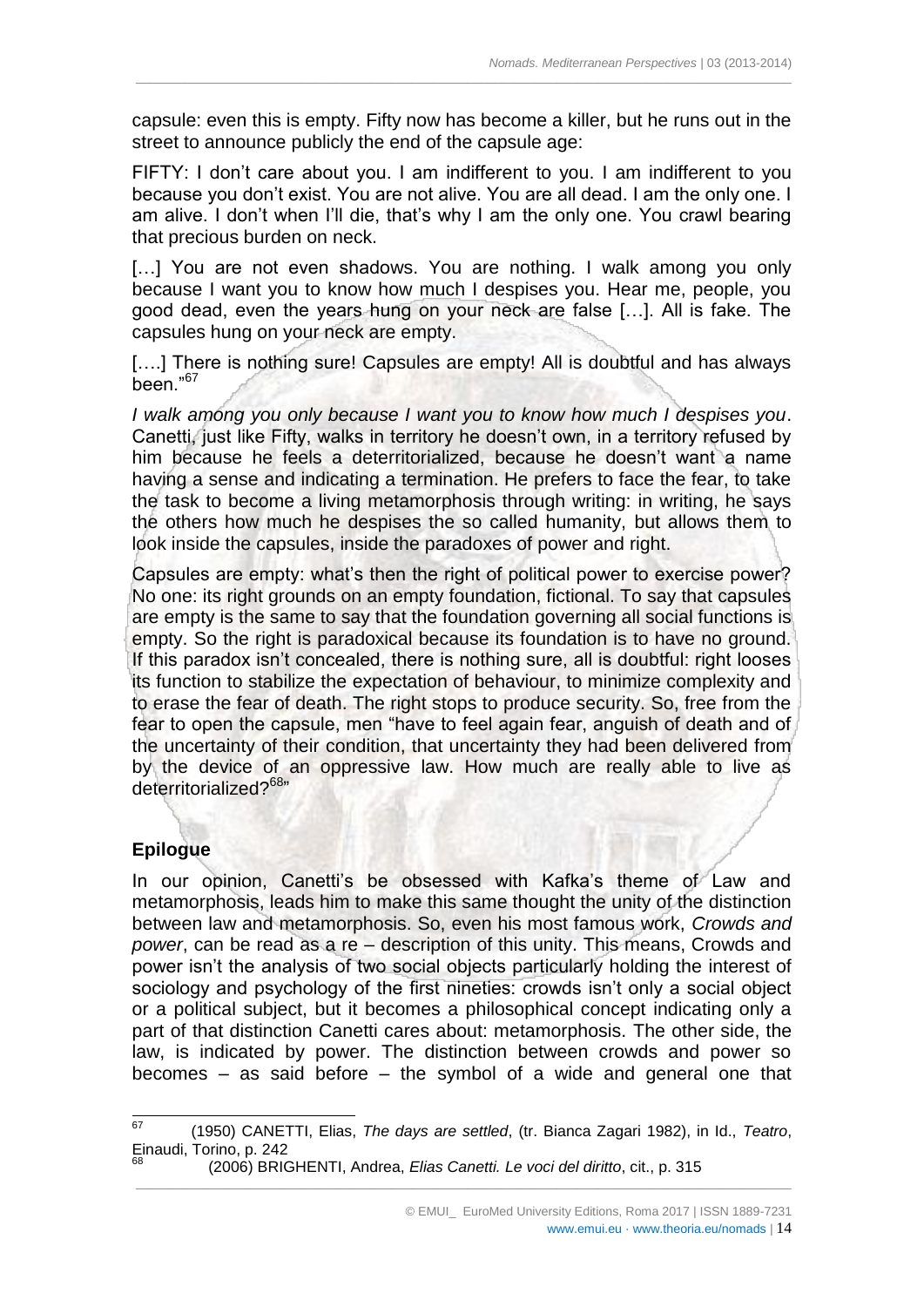embodies others more: the distinction between life and death. Metamorphosis has the vital function to allow escaping from the deadly function of law and power. In consequence, if Canetti's thought is the unity of distinction between metamorphosis and law, it can be described as the thought of survival, because survival is in turn the unity of distinction between life and death. The entire work by Canetti is an attempt to describe the coexistence of life and death: the fear of death is the core of every slavery and we can escape that spiritual death that the law leads us only by using metamorphosis. On this basis we can support, first, that the unavoidability of biological death can be won only by adapting the Canettian idea of metamorphosis to a desperate and maybe religious illusion, that's to say to a self- conviction that biological death is only another kind of metamorphosis. Secondly and as consequence, it is possible to support that Canetti cares not so much about biological death, but instead about spiritual and social death added up by power and the device of the law.

 $\_$  ,  $\_$  ,  $\_$  ,  $\_$  ,  $\_$  ,  $\_$  ,  $\_$  ,  $\_$  ,  $\_$  ,  $\_$  ,  $\_$  ,  $\_$  ,  $\_$  ,  $\_$  ,  $\_$  ,  $\_$  ,  $\_$  ,  $\_$  ,  $\_$  ,  $\_$  ,  $\_$  ,  $\_$  ,  $\_$  ,  $\_$  ,  $\_$  ,  $\_$  ,  $\_$  ,  $\_$  ,  $\_$  ,  $\_$  ,  $\_$  ,  $\_$  ,  $\_$  ,  $\_$  ,  $\_$  ,  $\_$  ,  $\_$  ,

In conclusion, despite Canetti describes even political upsetting crowds, he is sure it is almost impossible to escape the power of territorialisation of the law. Nevertheless he continues to be troubled over the search for a possible solution, a way of escape from death, because he thinks that

"The most shaming thing in life is that at the end we accept all we has hated with pride and strength. So we arrive transformed to the point we left when we were young, in the same environment once we lived. But then where are we really? We are in the hard clearness trough which we can see and record all this."<sup>69</sup>

Then Canetti rescues thanks to his passion for writing: to him the writer is "the guardian of metamorphosis and his writing is "the unbroken exercise of metamorphosis<sup>"70</sup>. Every character lives inside him and so represents his "resistance to death"<sup>71</sup> .

Canetti delivers from the deadly destiny becoming a modern Ulysses, able to be a beggar, so as to be Nobody: renouncing his own identity is not to turn into nothing, auto- denying, but so he can be, as in the work by Pirandello, *One,*  none and one hundred thousands, that's to say continuous metamorphosis<sup>72</sup>.

<sup>71</sup> *Ibidem*

 $\_$  , and the state of the state of the state of the state of the state of the state of the state of the state of the state of the state of the state of the state of the state of the state of the state of the state of the <sup>72</sup> In his speech hold in Munich in 1976 and called *The mission of the writer*, Canetti explains that in The Odyssey is told one of the most interesting form of resistance to death , of rebellion to nature and gods. In fact in The Odyssey, says Canetti "are told essentially the adventurous metamorphosis of a man called Odysseus. They are on their top when he comes back home into the shoes of a beggar., the most miserable man one can imagine. The simulation here is so perfect that any later writer has equalled it and least of all exceeded. Anyway Rutigliano says he looks from a perspective a little bit different than Canetti's one: we are sure that Odysseus metamorphosis allows him to deliver from Destiny and from the form as much insuperable it adopts. […] Odysseus pay excessively this rescue. The price is his identity.[…] in this sense the top of the metamorphosis isn't his homecoming in the shoes of a beggar, as Canetti claims, but his transformation in Nobody during his adventure with Cyclops. The self- annihilation, the self- negation for rescue.[…]. It's a metamorphosis consuming the same substance and, at the end, it is possible to assimilate it to losing metamorphosis". Here, on the contrary, as can be read before, it is sustained an interpretation in opposition to that one

<sup>—&</sup>lt;br>69 (2006) ESPOSITO, Roberto, *Possessioni*, in AA.VV., *Canetti*, Cultura tedesca, n. 30, p. 96 70

 <sup>(1976)</sup> CANETTI, Elias, *La coscienza delle parole*, (tr. Furio Jesi 1984), Adelphi, Milano, p. 388